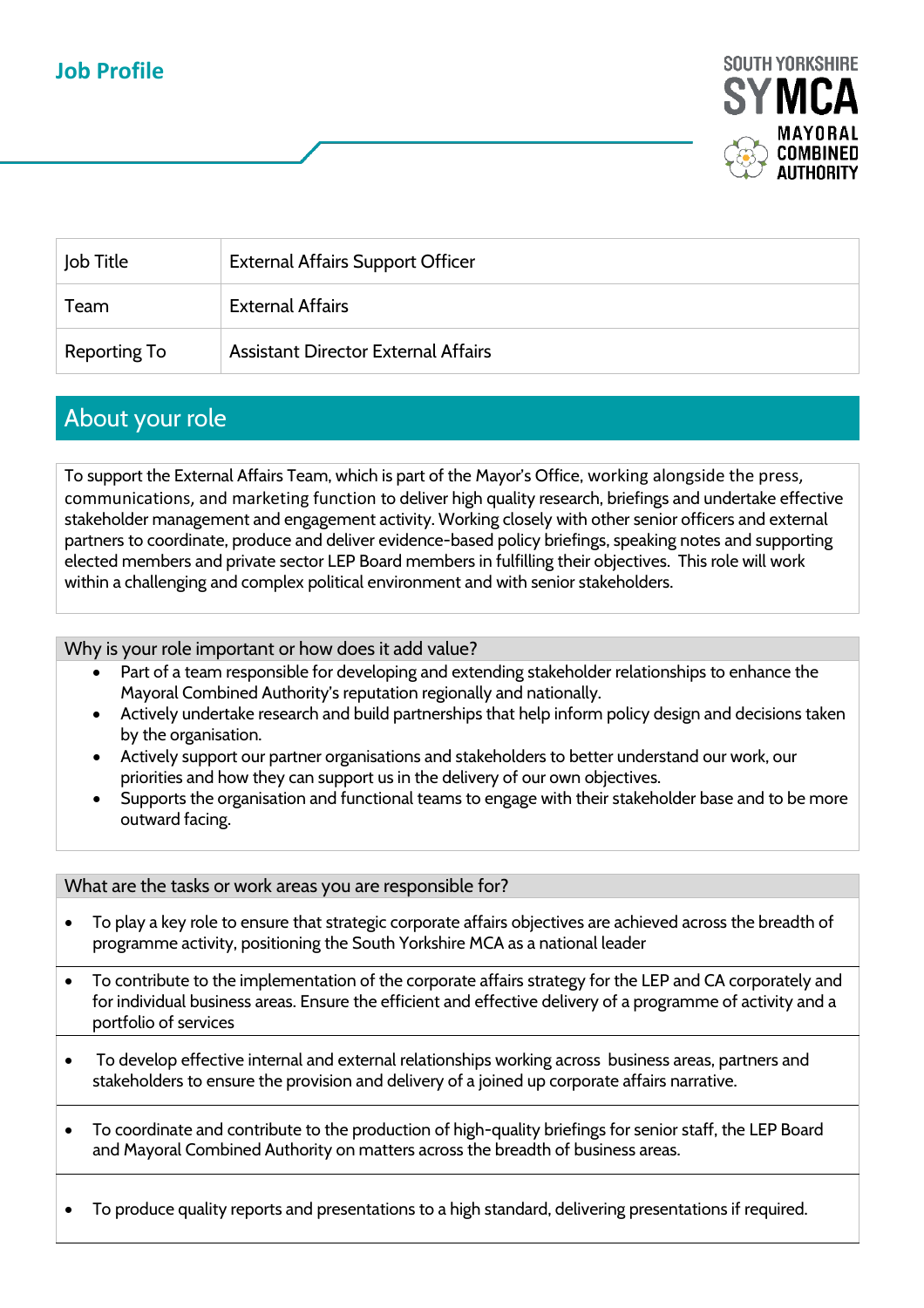- To undertake research, both qualitative and quantitative, on a breadth of policy matters.
- Undertaking a range of administrative responsibilities including the administration of meetings, progressing actions, production of minutes and responding to external partner enquiries.
- Liaising with Whitehall officials, MP and Metro-Mayoral offices and other LEPs as appropriate
- Independent progression of corporate affairs or policy work as directed.
- Undertake any other duties commensurate with the role as requested by management.

# About You

### What kind of **behaviours** are important?

| Ambition        | Does not give in easily, prepared to stick at things to get something finished - persistent                                       |
|-----------------|-----------------------------------------------------------------------------------------------------------------------------------|
|                 | A consistent and persistent focus on what matters most for delivery                                                               |
| Innovative      | Urgency in identifying problems and finding imaginative ways to solve them - avoiding<br>added bureaucracy or unnecessary work    |
|                 | Willing to be challenged by colleagues – and to bring constructive challenge and support                                          |
| Integrity       | Organised and structured in how they work, demonstrating good personal time<br>management                                         |
|                 | Able to balance conflicting demands on their time, prioritises their workload well                                                |
| Collaborative   | Open minded to the ideas, contribution or comments from colleagues, does not dismiss<br>what others have to say                   |
|                 | Willingly adapts their style to suit different situations                                                                         |
| <b>Flexible</b> | Moves quickly to get things done, invests additional effort if needed to meet a deadline or<br>a goal                             |
|                 | Open minded and receptive to new ideas and suggestions, acknowledges the benefit of<br>change even if they have personal concerns |
| Impact          | Understands the purpose of the organisation, knows the vision and the strategic intention<br>of the organisation                  |
|                 | Sees opportunities to make processes or how they work better, speaks up and shares their<br>ideas                                 |

| What qualifications or wider knowledge do you need?                                           |   | A/I |
|-----------------------------------------------------------------------------------------------|---|-----|
| Degree or equivalent level qualification in a relevant area                                   |   | А   |
| Recent evidence of continuing professional development                                        |   | A/I |
| Working knowledge of public sector procurement and contracting processes and<br>requirements. |   | A/I |
| Excellent knowledge of IT systems, including Microsoft Office.                                |   |     |
| Evidence of continuous training and personal development                                      | D | A/I |